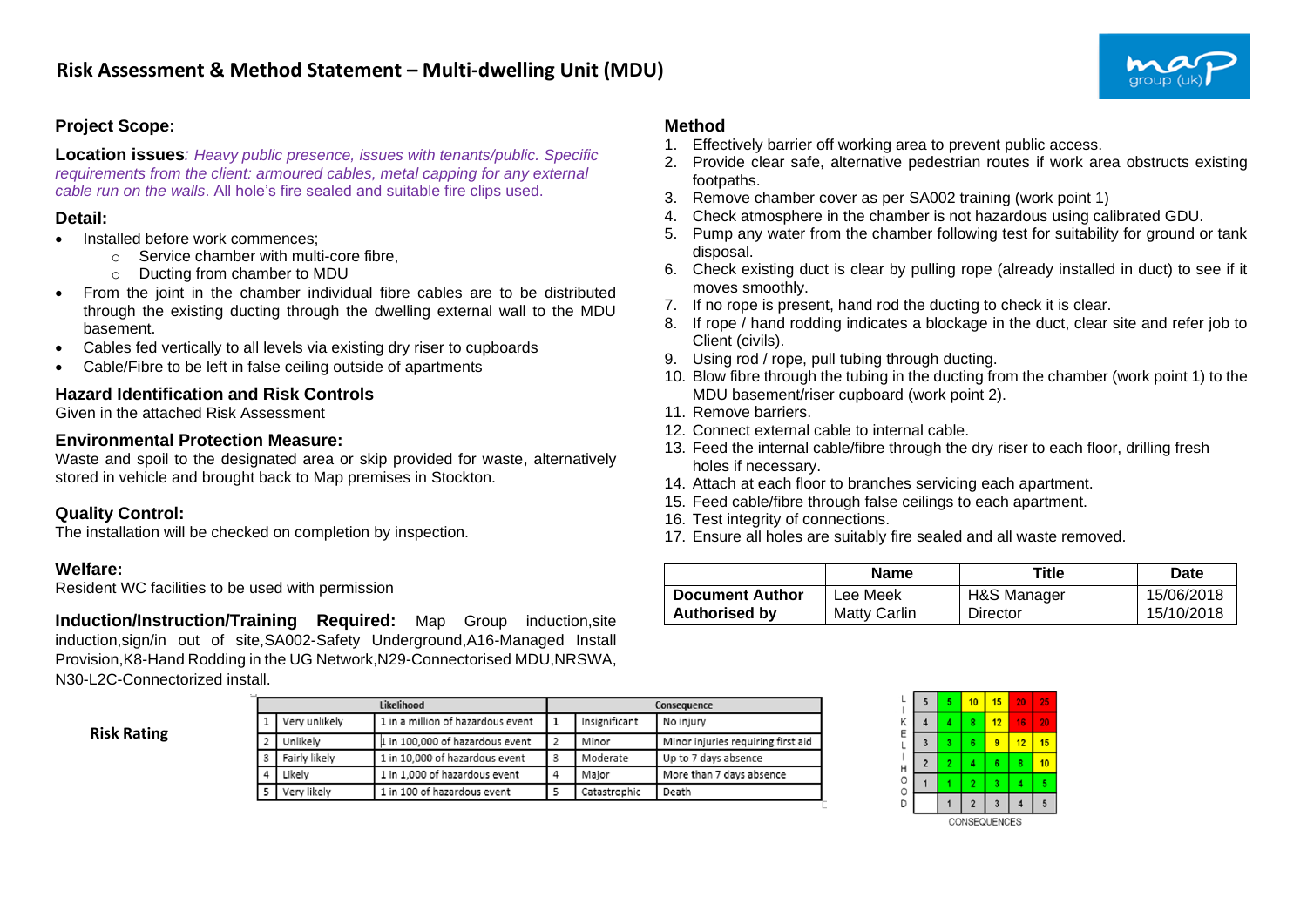| <b>Location / Activity</b> | Who might be harmed,               | <b>Controls</b> | <b>Risk Rating</b> |  |
|----------------------------|------------------------------------|-----------------|--------------------|--|
| <b>Hazard</b>              | The Hazardous Event<br>$\bullet$ . |                 |                    |  |
|                            | The Consequences                   |                 |                    |  |

| $\circ$              | Road outside premises<br>/ removing equipment<br>from van<br>Road Traffic | ➤<br>❖<br>▴                                              | Technician<br>Impact from passing vehicle<br>Catastrophic                         | 1.<br>2.                               | Van to be parked with side door accessing cargo area adjacent to the pavement.<br>Hi-Viz to be worn at all times.                                                                               | 1              | 5 |                |
|----------------------|---------------------------------------------------------------------------|----------------------------------------------------------|-----------------------------------------------------------------------------------|----------------------------------------|-------------------------------------------------------------------------------------------------------------------------------------------------------------------------------------------------|----------------|---|----------------|
| $\bullet$<br>$\circ$ | Domestic premises<br>Aggressive pets                                      | ➤<br>❖                                                   | Technician<br>Bites / scratches<br>Moderate injury                                | 1.<br>2.                               | Technician training on actions to take when entering premises during induction.<br>Regular refresher training                                                                                   | $\overline{2}$ | 3 | 6              |
| $\bullet$<br>$\circ$ | Moving furniture<br>inside premises<br>Manual handling                    | ≻<br>❖<br>▴                                              | Technician,<br>Inappropriate manual handling<br>Major musculoskeletal injury      | 1.<br>2.<br>3.<br>4.                   | Manual handling training in induction.<br>Manual handling TBT sent out approximately once per year<br>Regular refresher training at 3 yearly intervals.<br>Specific manual handling assessments | $\overline{2}$ | 4 | 8              |
| $\bullet$<br>$\circ$ | Carrying equipment /<br>tool.<br>Manual handling                          | ➤<br>❖<br>▴                                              | Technician,<br>Inappropriate manual handling<br>Major musculoskeletal injury      | $\mathbf{1}$<br>2.<br>3.               | Manual handling training in induction.<br>Manual Handling TBT sent out approximately once per year.<br>Regular refresher training at 3 yearly intervals.                                        | $\overline{2}$ | 4 | 8              |
| $\Omega$             | Access into basement<br>Vermin                                            | $\blacktriangleright$<br>❖<br>▴                          | Technician<br>Infection<br>Major illness                                          | $\mathbf{1}$ .<br>$\overline{2}$<br>3. | Weil's disease awareness training Inc. in induction.<br>Weil's disease cards issued, to be carried at all times.<br>TBT on diseases to be given at regular intervals.                           | $\mathbf{1}$   | 5 | 5              |
| $\bullet$<br>$\circ$ | Dealing with<br>householder/MDU<br>tenant.<br>Irrational behavior         | ⋗<br>❖<br>▴                                              | Technician<br>Assault<br>Major injury                                             | 1.<br>2.                               | Technician training on actions to take when entering premises during induction.<br>Regular refresher training                                                                                   | $\mathbf{1}$   | 4 | 4              |
| $\bullet$<br>$\circ$ | Condition of premises<br>Used syringes /<br>needles                       | ≻<br>❖<br>⋏                                              | Technician,<br>Needle stick<br>Major illness                                      | 1.<br>2.                               | Technician training on actions to take when entering premises during induction.<br>Refresher training/TBT on precautions and what to do if a needle stick injury<br>occurs.                     | 1              | 4 | 4              |
| $\bullet$<br>$\circ$ | Condition of premises<br>Used nappies / animal<br>faeces                  | $\blacktriangleright$<br>$\bullet$<br>$\blacktriangle$   | Technician<br>Infection<br>Major illness                                          | 1.<br>2.                               | Technician training on actions to take when entering premises during induction.<br>Refresher training on entering premises at regular intervals                                                 | $\mathbf{1}$   | 4 | $\overline{a}$ |
| $\circ$              | Working on overhead<br>network<br>Working at height                       | $\blacktriangleright$<br>$\blacktriangleright$<br>❖<br>⅄ | Technician,<br>General public<br>Fall from height<br>Catastrophic                 | 1.                                     | Inform manager as designated pole working team available for such work. (Control<br>measures available on BT Openreach Passive Optical Network Pole work RAMS.)                                 | $\mathbf{1}$   | 5 | 5              |
| $\circ$              | Accessing / working<br>on underground<br>services<br>Gas                  | ➤<br>❖<br>❖<br>⋏                                         | Technician<br>Explosive atmosphere<br>Oxygen deficient atmosphere<br>Catastrophic | 1.<br>2.<br>3.                         | Calibrated GDU provided.<br>Gas testing/GDU usage training provided in induction and at regular intervals.<br>Utility provider phone number supplied to technician.                             | $\overline{2}$ | 5 | <b>10</b>      |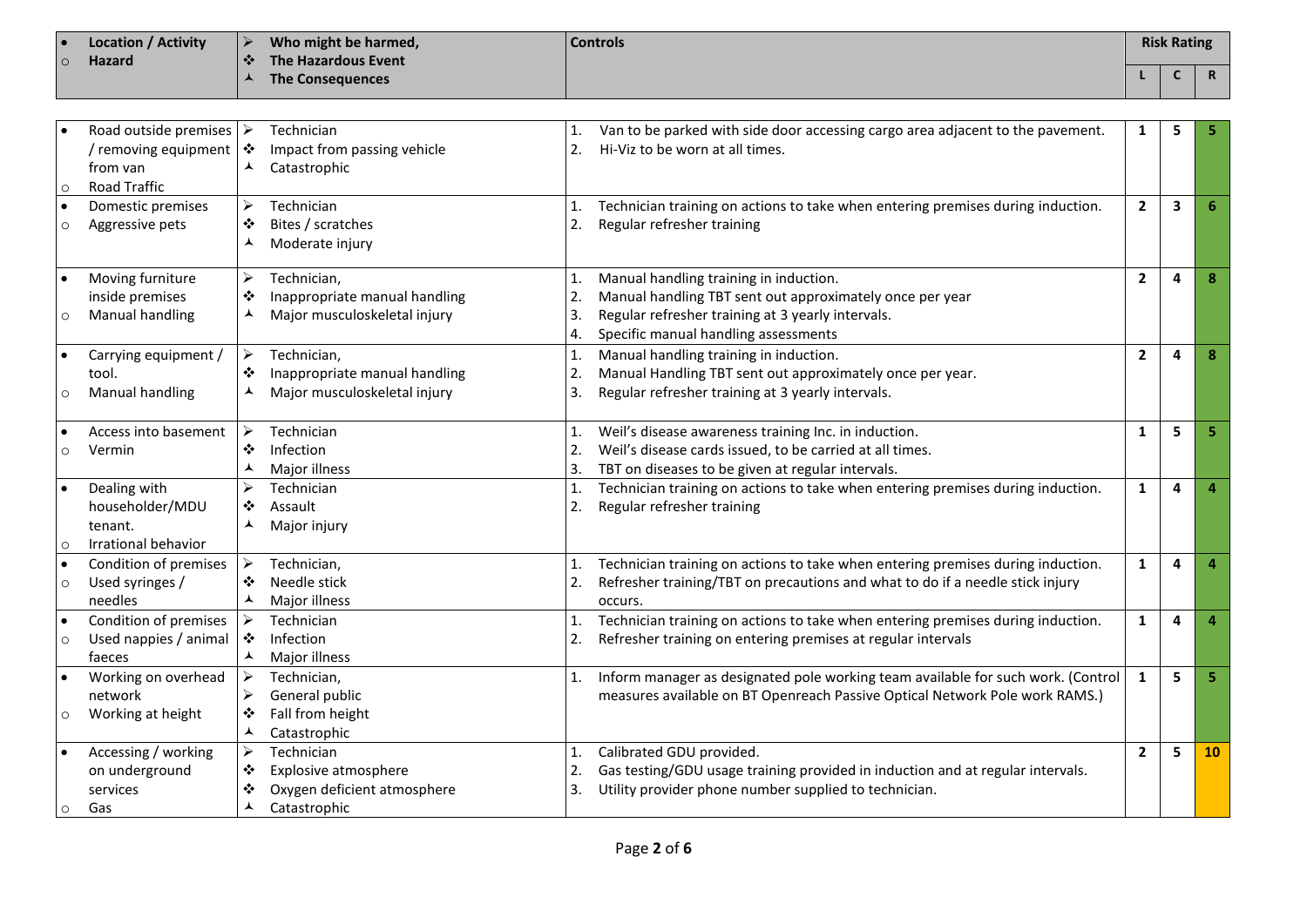|     | <b>Location / Activity</b> |                      | Who might be harmed, | <b>Controls</b> | <b>Risk Rating</b> |   |
|-----|----------------------------|----------------------|----------------------|-----------------|--------------------|---|
| l O | <b>Hazard</b>              | $\bullet$            | The Hazardous Event  |                 |                    |   |
|     |                            | $\ddot{\phantom{1}}$ | The Consequences     |                 |                    | n |

|         | Accessing / working  | ⋗ | Technician              |    | Technician training when needles are present in induction.                           | 2              |                |    |
|---------|----------------------|---|-------------------------|----|--------------------------------------------------------------------------------------|----------------|----------------|----|
|         | on underground       | ❖ | Infection               |    | Sharps hotline number given to technician in induction and at regular intervals via  |                |                |    |
|         | services             | ▴ | Major illness           |    | TBT.                                                                                 |                |                |    |
| $\circ$ | <b>Needles</b>       |   |                         | 3. | Regular refresher training on lifting pits and pulling cables Inc. not putting hands |                |                |    |
|         |                      |   |                         |    | where they cannot be seen.                                                           |                |                |    |
|         | Working within false | ➤ | Technician              |    | Working at height training specific to stepladders and pop-ups(platform) within      | 2              | 4              |    |
|         | ceiling of MDU       | ❖ | Falling from height     |    | induction and A16 accreditation.                                                     |                |                |    |
| $\circ$ | Working at Height    | ▴ | Major injury            |    | Regime of thorough examinations of WAH equipment                                     |                |                |    |
|         | (WAH)                |   |                         | 3. | Refresher training at 3 yearly intervals.                                            |                |                |    |
|         |                      |   |                         |    |                                                                                      |                |                |    |
|         | Working within riser | ➤ | Technician              |    | Identification awareness of electricity cables within N29 accreditation.             | $\mathbf{2}$   | 5              | 10 |
|         | cupboard.            | ❖ | Electrocution           |    | Use of detection equipment.                                                          |                |                |    |
| $\circ$ | Electricity          | ᆺ | Catastrophic injury     |    | Refresher training at 3 yearly intervals.                                            |                |                |    |
|         | Working within       | ⋗ | Technician              |    | Keep all equipment/tools/cable within work area.                                     | 2              | 4              |    |
|         | corridors/communal   | ⋗ | Tenants/Staff of MDU    |    | Be aware of surroundings and ask MDU manager to inform all guests and tenants        |                |                |    |
|         | areas of MDU         | ❖ | Slip, trips, falls      |    | of the work being carried out.                                                       |                |                |    |
| $\circ$ | Equipment/Tools/Cabl | ▲ | Major injury            | 3. | Mini signs/courtesy boards for internal work.                                        |                |                |    |
|         | e                    |   |                         |    |                                                                                      |                |                |    |
|         | Outside working      | ⋗ | Technician,             |    | Waterproof clothing.                                                                 |                | $\mathbf{3}$   |    |
| $\circ$ | Adverse weather      | ❖ | Slips, trips and falls. |    | Assessment on suitability to work/Discussions with client.                           |                |                |    |
|         |                      | ❖ | Cold temperatures       |    |                                                                                      | $\overline{2}$ | $\overline{2}$ |    |
|         |                      |   | Moderate injury         |    |                                                                                      |                |                |    |
|         |                      |   | Minor cold, flu         |    |                                                                                      |                |                |    |

| Accessing / working |   | Technician,                         | Training involving: Leave undisturbed, take picture, seeking medical advice. |   |           |
|---------------------|---|-------------------------------------|------------------------------------------------------------------------------|---|-----------|
| on underground      | ❖ | Bitten by venomous insect           | Refresher training                                                           |   |           |
| services            |   | Minor injury                        |                                                                              |   |           |
| Venomous insects    |   |                                     |                                                                              |   |           |
| Accessing / working |   | Technician / members of the public, | Training on opening and guarding pits. (SA002 & NRSWA)                       |   | <b>10</b> |
| on underground      | ❖ | Falling into the pit                | Gate guards provided.                                                        |   |           |
| services            |   | Major injury                        | Sand Bags for windy conditions.                                              |   |           |
| Open pit            |   |                                     | Refresher training at regular intervals.                                     |   |           |
| Accessing / working |   | Technician                          | Advised to not do the job and send back to manager for civils.               | 4 |           |
| on underground      | ❖ | Infection                           | Training within SA002                                                        |   |           |
| services            |   | Major illness                       | Ensure all technicians know the process                                      |   |           |
| Silted pit          |   |                                     |                                                                              |   |           |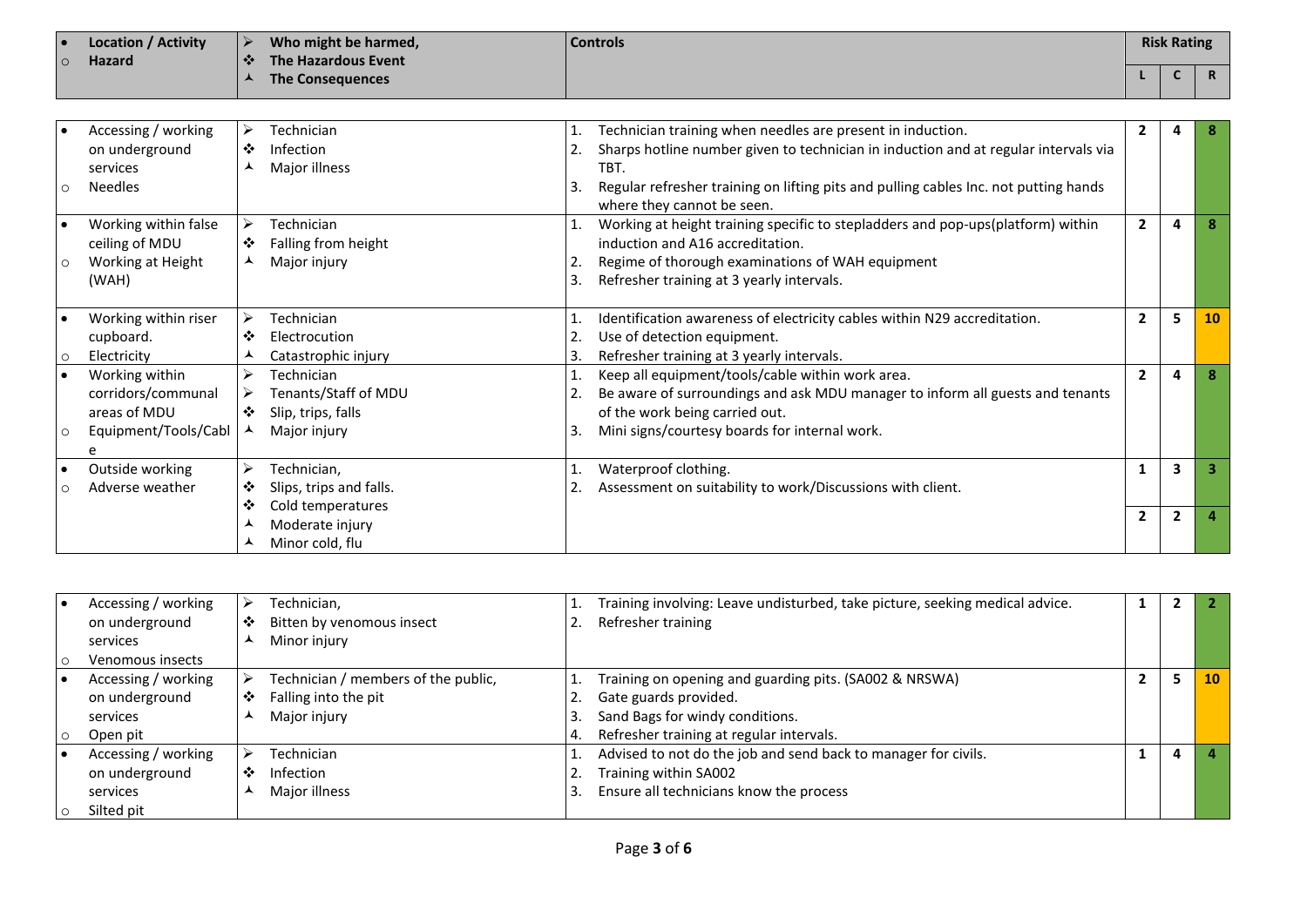| Location / Activity<br>∣ ● | Who might be harmed,    | <b>Controls</b> | <b>Risk Rating</b> |              |
|----------------------------|-------------------------|-----------------|--------------------|--------------|
| Hazard<br>$\circ$          | The Hazardous Event     |                 |                    |              |
|                            | <b>The Consequences</b> |                 |                    | $\mathsf{R}$ |

|          | Accessing / working    | ➤                     | Technician,                                    | 1.             | Specific Manual Handling training in induction and within A9 accreditation.       | 2              |                         |   |
|----------|------------------------|-----------------------|------------------------------------------------|----------------|-----------------------------------------------------------------------------------|----------------|-------------------------|---|
|          | on underground         | ❖                     | Inappropriate manual handling                  | 2.             | Correct pit lifters/associated equipment provided.                                |                |                         |   |
|          | services               | ⋏                     | Major musculoskeletal injury                   | 3.             | PPE/Steel Toe Capped boots provided.                                              |                |                         |   |
|          | Lifting pit cover      | ▴                     | Major crush/amputation injury, foot / hand     | 4.             | On site manual handling training.                                                 |                |                         |   |
| O        |                        |                       |                                                | 5.             | Regular Refresher training at 3 yearly intervals                                  |                |                         |   |
|          |                        | $\blacktriangleright$ |                                                |                |                                                                                   |                |                         |   |
|          | Accessing / working    |                       | Technician                                     | 1.             | Keeping cable within working area.                                                | $\overline{2}$ | 4                       | 8 |
|          | on underground         | $\blacktriangleright$ | members of the public,                         | 2.             | Gate guards provided                                                              |                |                         |   |
|          | services               | ❖                     | Trip over cable                                | 3.             | Regular Refresher training at 3 yearly intervals.                                 |                |                         |   |
| $\circ$  | Cable                  | ⋏                     | Major injury                                   |                |                                                                                   |                |                         |   |
|          | Pulling cables outside | $\blacktriangleright$ | Technician                                     | 1.             | Manual handling training                                                          | $\overline{2}$ | 4                       | 8 |
|          | <b>Manual handling</b> | ❖                     | Inappropriate manual handling                  | 2.             | Regular refresher training at 3 yearly intervals.                                 |                |                         |   |
|          |                        | ▲                     | Major musculoskeletal injury                   |                |                                                                                   |                |                         |   |
|          | Use of power           | $\blacktriangleright$ | Technician,                                    | $\mathbf{1}$ . | Use of detection equipment.                                                       | $\mathbf{1}$   | 5                       |   |
|          | tools/handheld tools   | ❖                     | Contact with uninsulated source of electricity | 2.             | Detection equipment training.                                                     |                |                         |   |
| O        | Electricity            | ❖                     | Dust inhalation/Entry into eyes                | 3.             | Training on visual inspection before drilling during induction and A16.           |                |                         |   |
| $\circ$  | Dust                   | ❖                     | Ringing in ears                                | 4.             | Refresher training at regular intervals.                                          | $\overline{2}$ | 3                       | 6 |
| $\Omega$ | <b>Noise</b>           | ❖                     | Numbness in hands / fingers                    | 5.             | Goggles.                                                                          |                |                         |   |
|          | Vibration              | ▴                     | Catastrophic injury                            | 6.             | RPE face fitting.                                                                 |                |                         |   |
|          |                        | ▴                     | Mild irritation                                | 7.             | Provision of RPE                                                                  | 1              | $\overline{\mathbf{3}}$ |   |
|          |                        | ▴                     | Mild irritation                                | 8.             | Ear defenders                                                                     |                |                         |   |
|          |                        |                       | Vibration white finger / HAVS                  | 9.             | PA Testing of equipment at 6 monthly intervals                                    |                |                         |   |
|          |                        |                       |                                                |                | 10. Advised to remove /tie back things that could get tangled ie lanyard for name |                |                         |   |
|          |                        |                       |                                                |                | badge, loose clothing, long hair.                                                 | $\mathbf{1}$   | 4                       |   |
|          |                        |                       |                                                |                | 11. Noise assessment/survey for levels of noise and exposure                      |                |                         |   |
|          |                        |                       |                                                |                | 12. Vibration assessment/survey for levels of vibration and exposure              |                |                         |   |
|          | Use of air compressor  | ➤                     | Technician                                     | 1.             | Compressor used for short duration.                                               | $\overline{2}$ | 3                       | 6 |
|          | Noise                  | ❖                     | Excessive exposure                             | 2.             | Compressor not sited immediately adjacent to the working area                     |                |                         |   |
|          |                        | ▴                     | Industrial noise induced deafness              | 3.             | Use of hearing protection.                                                        |                |                         |   |
|          |                        |                       |                                                | 4.             | Noise assessment/survey for levels of noise and exposure.                         |                |                         |   |
|          |                        |                       |                                                |                |                                                                                   |                |                         |   |
|          |                        |                       |                                                |                |                                                                                   |                |                         |   |
|          | Using hazardous        | ➤                     | Technician                                     | 1.             | COSHH awareness within induction.                                                 | $\overline{2}$ | $\overline{\mathbf{3}}$ | 6 |
|          | materials (Silicon,    | ❖                     | Contact with hazardous material                |                | COSHH register updated with Safety Data Sheets and available to all technicians.  |                |                         |   |
|          | white spirit etc)      | ▴                     | Mild irritation                                | 3.             | Suitable PPE/RPE provided and worn as per relevant SDS including goggles, gloves  |                |                         |   |
|          | Hazardous material     |                       |                                                |                | and dust mask.                                                                    |                |                         |   |
|          |                        |                       |                                                |                | <b>RPE Face fitting</b>                                                           |                |                         |   |
|          |                        |                       |                                                |                |                                                                                   |                |                         |   |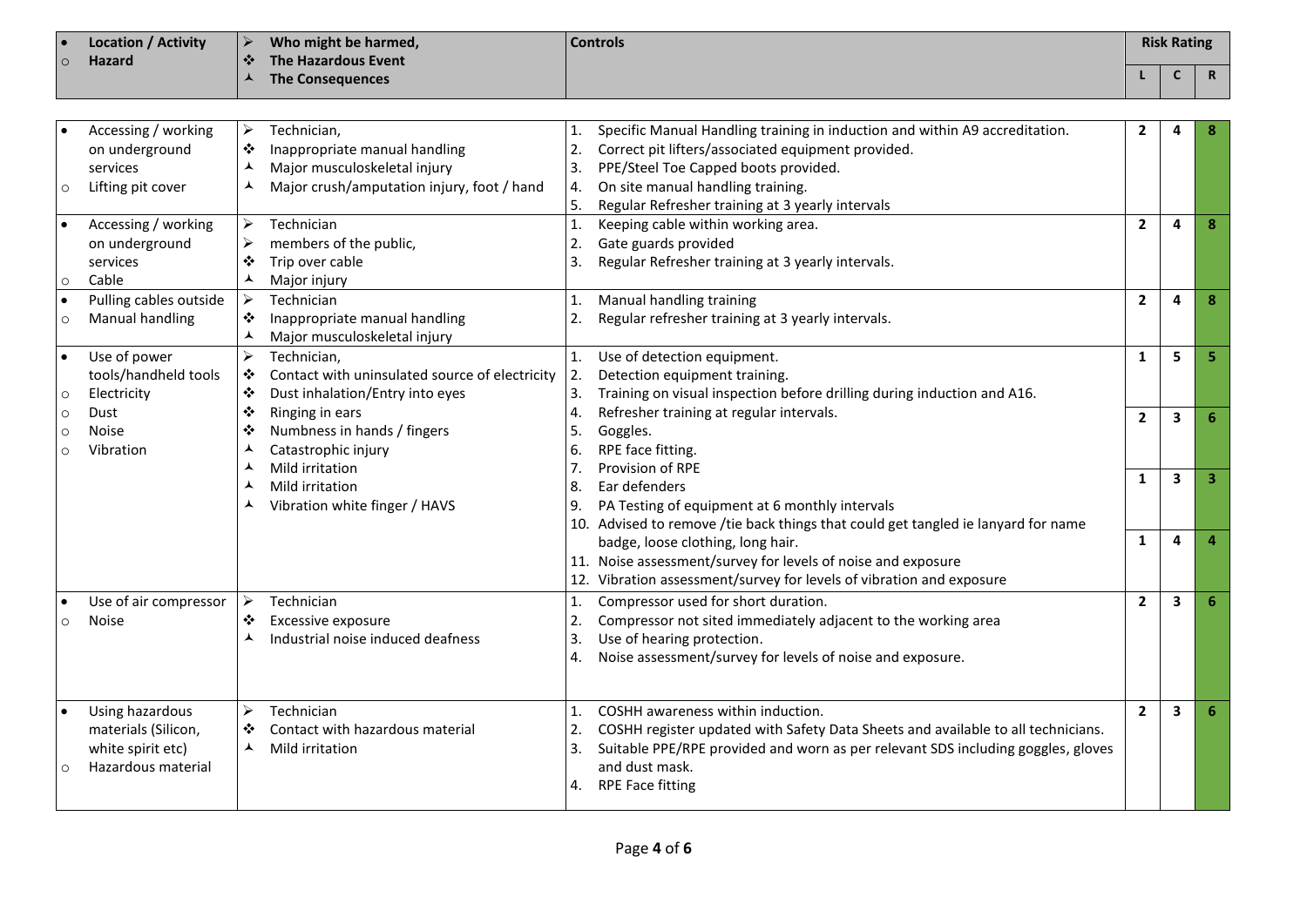|           | <b>Location / Activity</b>               | <b>Controls</b><br>➤<br>Who might be harmed,<br><b>The Hazardous Event</b><br>❖ |                                           |                | <b>Risk Rating</b>                                                              |                         |   |              |
|-----------|------------------------------------------|---------------------------------------------------------------------------------|-------------------------------------------|----------------|---------------------------------------------------------------------------------|-------------------------|---|--------------|
| $\Omega$  | <b>Hazard</b>                            | ⋏                                                                               |                                           |                |                                                                                 |                         | C | $\mathsf{R}$ |
|           |                                          |                                                                                 | <b>The Consequences</b>                   |                |                                                                                 |                         |   |              |
|           |                                          |                                                                                 |                                           |                |                                                                                 |                         |   |              |
|           | Underground                              | ➤                                                                               | Technician                                | 1.             | NC2 City & Guilds Medium/high risk confined space training                      | $\overline{2}$          | 5 | 10           |
|           | Chamber / Confined                       | ❖                                                                               | Explosive / oxygen deficient atmosphere   | 2.             | Refresher confined space training every 2 years                                 |                         |   |              |
|           | Space working                            | ❖                                                                               | Falls from height                         |                | Correct confined space equipment available (tripod, winch, harness, escape set, |                         |   |              |
| $\circ$   | Gas                                      | ❖                                                                               | Drowning                                  |                | walkie talkies)                                                                 | $\overline{\mathbf{3}}$ | 5 | 15           |
| $\circ$   | Unsecured chamber                        | ▴                                                                               | Catastrophic                              | 4.             | Calibrated GDU provided                                                         |                         |   |              |
|           | ladders                                  | ▴                                                                               | Catastrophic injury                       | 5.             | Gas testing/GDU usage training provided in induction and at regular intervals.  | $\overline{2}$          | 5 | 10           |
| $\circ$   | Flooding                                 | ▴                                                                               | Catastrophic                              | 6.             | Utility provider phone number supplied to technician.                           |                         |   |              |
|           |                                          |                                                                                 |                                           | 7.             | Permit to Work completed before all confined space work                         |                         |   |              |
| $\bullet$ | Use of air compressor                    | $\blacktriangleright$                                                           | Technician                                | 1.             | Reserve fuel stored securely in sealed containers                               | $\overline{2}$          | 3 |              |
| $\circ$   | Fuel                                     | ❖                                                                               | Contact with fuel                         | 2.             | Reserve fuel containers fitted appropriate nozzle for filling compressor        |                         |   |              |
|           |                                          | ❖                                                                               | Fire / Explosion                          |                | (minimizing splash and spill)                                                   |                         |   |              |
|           |                                          | ▴                                                                               | Dermatitis                                |                |                                                                                 | $\mathbf{1}$            | 5 |              |
|           |                                          |                                                                                 | Catastrophic injury                       |                |                                                                                 |                         |   |              |
|           |                                          |                                                                                 |                                           |                |                                                                                 |                         |   |              |
|           | Inside MDU / Installing $\triangleright$ |                                                                                 | Residents, visitors                       | 1.             | Only install suitable fire rated hatches supplied by Map Group.                 | $\mathbf{1}$            | 5 |              |
|           | loft hatch                               | ❖                                                                               | Fire                                      | 2.             | N29-Connectorised MDU training.                                                 |                         |   |              |
| $\circ$   | Fire                                     | ▴                                                                               | Catastrophic injury                       | 3.             | Refresher training at 3 yearly intervals.                                       |                         |   |              |
|           |                                          |                                                                                 |                                           |                |                                                                                 |                         |   |              |
|           |                                          |                                                                                 |                                           |                |                                                                                 |                         |   |              |
|           |                                          |                                                                                 |                                           |                |                                                                                 |                         |   |              |
|           | Communal area & Fire                     | ≻                                                                               | Residents, visitors                       | 1.             | Only use fire rated ties and clips (metal)                                      | $\mathbf{1}$            | 5 |              |
|           | Escape Routes of MDU   ❖                 |                                                                                 | Fire                                      | 2.             | Additional training and refresher training in the form of N29                   |                         |   |              |
|           | / Installing cables                      |                                                                                 | Catastrophic injury                       | 3.             | Refresher training at 3 yearly intervals.                                       |                         |   |              |
| $\circ$   | Fire                                     |                                                                                 |                                           |                |                                                                                 |                         |   |              |
|           |                                          |                                                                                 |                                           |                |                                                                                 |                         |   |              |
|           | Inside MDU / Drilling                    | ➤                                                                               | Technician, customer, residents, visitors | $\mathbf{1}$ . | Asbestos awareness in induction                                                 | $\mathbf{2}$            | 4 | 8            |
|           | & disturbing ceilings                    | ❖                                                                               | Excessive exposure                        | 2.             | Refresher asbestos awareness TBT at regular intervals                           |                         |   |              |
|           | or walls                                 |                                                                                 | Asbestos related disease                  | 3.             | Asbestos identification from manager on pre-site survey (Asbestos register)     |                         |   |              |
| $\circ$   | Asbestos fibres                          |                                                                                 |                                           |                |                                                                                 |                         |   |              |
|           |                                          |                                                                                 |                                           |                |                                                                                 |                         |   |              |
|           |                                          |                                                                                 |                                           |                |                                                                                 |                         |   |              |